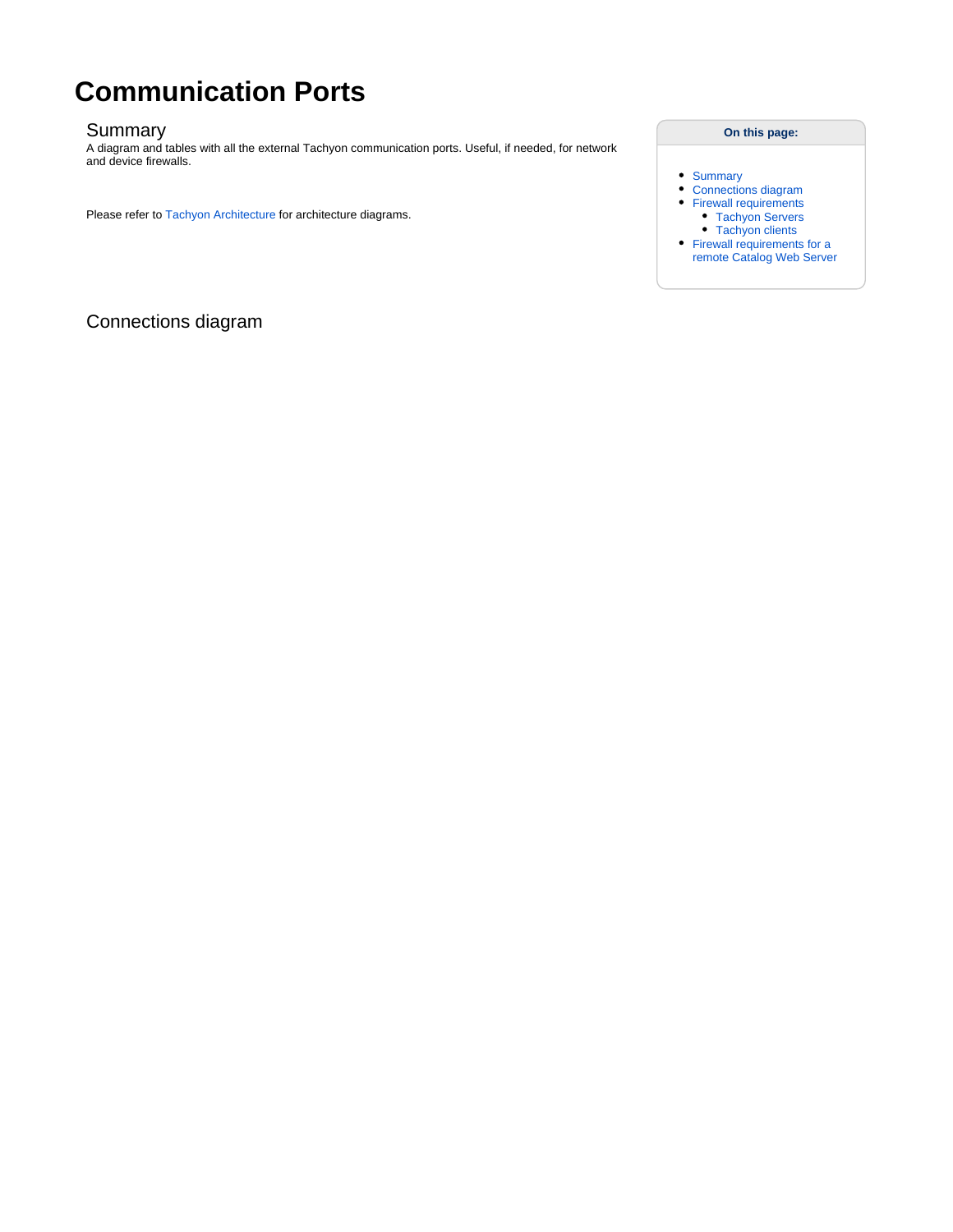

#### **Tachyon Single Server Connections**

## Firewall requirements

The following table lists firewall requirements for a **single-server** where **Tachyon Master Stack** and **Response Stack** are installed on the same server. The table assumes a remote SQL Server hosting TachyonMaster and TachyonResponses databases. Each Tachyon component described in the table has at least one output and/or input. For each Tachyon component with an output there is a matching input.

Firewalls normally protect against incoming traffic from remote devices, however the table below also includes outgoing connections. The table does not include internal communications within the Server.

In addition to but not included in the table are various ports that Tachyon uses to communicate with Microsoft services, including Certificate Services and Active Directory. The Coordinator **Workflow service** queries AD for email details; the **Consumer API** query AD for security details.

Port requirements are not provided here for Nomad, Shopping and WakeUp modules of the **1E Client**. Only the ports used by the Tachyon client feature of the **1E Client** are listed.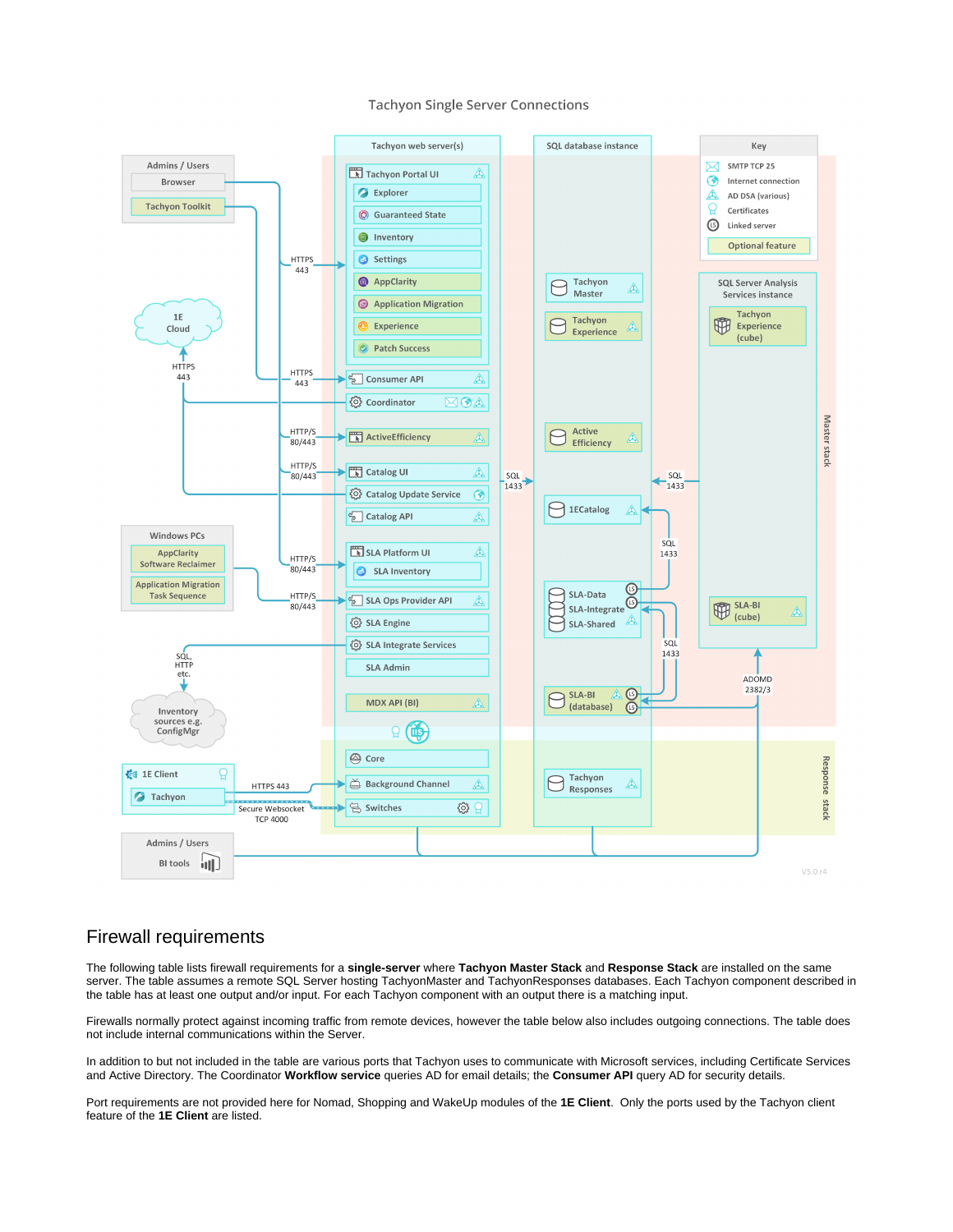If 1E Nomad module is being used by the Tachyon client on Windows computers, it has additional port requirements of its own, which are not changed by Tachyon.

Additional ports may be required if Tachyon instructions need to connect to non-Tachyon content sources.

There may be additional requirements if the environment has had default security settings changed.

#### **Tachyon Servers**

| Device                                       | Port                | Protocol                     | <b>Direction</b>     | Usage                                                                                                                                                                                                                                                                                                                                                                                                     | Configurable                                                                                                                                                                                                                                                                                                                                                                                                                                                                                                                                                                                                    |
|----------------------------------------------|---------------------|------------------------------|----------------------|-----------------------------------------------------------------------------------------------------------------------------------------------------------------------------------------------------------------------------------------------------------------------------------------------------------------------------------------------------------------------------------------------------------|-----------------------------------------------------------------------------------------------------------------------------------------------------------------------------------------------------------------------------------------------------------------------------------------------------------------------------------------------------------------------------------------------------------------------------------------------------------------------------------------------------------------------------------------------------------------------------------------------------------------|
| <b>Tachyon Server</b><br>(Master Stack)      | <b>TCP</b><br>443   | <b>HTTPS</b>                 | Incoming             | • Console browser<br>connections to Tachyo<br>n Portal UI<br>• Console browser<br>connections to SLA<br><b>Platform UI</b><br>• Console browser<br>connections to 1E<br><b>Catalog UI</b><br>• Consumer connections<br>to ActiveEfficiency<br>• Consumer connections<br>to Catalog API<br>• Consumer connections<br>to Consumer API<br>• Consumer connections<br>to SLA Operations<br><b>Provider API</b> | Yes, during installation. In the Website Configuration panel in Tachyon Setup.<br>See Tachyon Server installer properties: HTTPSIISPORT.<br>See SLA Platform installer properties: IIS_HTTPS_PORT.                                                                                                                                                                                                                                                                                                                                                                                                              |
| <b>Tachyon Server</b><br>(Master Stack)      | <b>TCP 80</b>       | <b>HTTP</b>                  | Incoming             | • Console browser<br>connections to SLA<br><b>Platform UI</b><br>• Console browser<br>connections to 1E<br><b>Catalog UI</b><br>• Consumer connections<br>to ActiveEfficiency<br>• Consumer connections<br>to Catalog API<br>• Consumer connections<br>to SLA Operations<br><b>Provider API</b>                                                                                                           | Yes, during installation. In the Website Configuration panel in Tachyon Setup.<br>See 1E Catalog installer properties: IISPORT.                                                                                                                                                                                                                                                                                                                                                                                                                                                                                 |
| <b>Tachyon Server</b><br>(Response<br>Stack) | <b>TCP</b><br>443   | <b>HTTPS</b>                 | Incoming             | Tachyon client<br>retrieving content from<br>the Background<br>Channel.                                                                                                                                                                                                                                                                                                                                   | Yes, during installation. In the Website Configuration panel in Tachyon Setup.<br>See Tachyon Server installer properties: HTTPSIISPORT.                                                                                                                                                                                                                                                                                                                                                                                                                                                                        |
| <b>Tachyon Server</b><br>(Master Stack)      | <b>TCP</b><br>443   | <b>HTTPS</b>                 | Outgoing             | • Tachyon Coordinator<br>service contacting the<br><b>1E Cloud License</b><br>Service via Internet<br>connection.<br>• 1E Catalog Update<br>service contacting the<br><b>1E Cloud Catalog</b><br>Service via Internet<br>connection.                                                                                                                                                                      | The port used to connect to the 1E Cloud Services is not configurable.                                                                                                                                                                                                                                                                                                                                                                                                                                                                                                                                          |
| <b>Tachyon Server</b><br>(Master Stack)      | <b>TCP</b><br>6002  | WebSocket<br>(ws)            | Incoming<br>Outgoing | • Integrate Agent<br>service connecting to<br>the Integrate<br>Manager Web API to<br>get connector jobs                                                                                                                                                                                                                                                                                                   | Yes, configurable after installation.<br>Integrate Agent component is not shown on the diagram, and<br>Œ<br>installation on remote systems is not supported.                                                                                                                                                                                                                                                                                                                                                                                                                                                    |
| <b>Tachyon Server</b><br>(Response<br>Stack) | <b>TCP 40</b><br>00 | WebSocket<br>Secure<br>(wss) | Incoming             | • Tachyon clients<br>receiving<br>instructions from and<br>sending compressed<br>responses to the<br>Tachyon Switch.                                                                                                                                                                                                                                                                                      | Switch ports are not configurable using the Server installer.<br>A Switch port can be changed post-installation, by configuring the value in the P<br>ort column for the relevant Switch in the SwitchConfiguration table in the<br>Tachyon Master database.<br>If the Switch port is changed after deploying 1E Clients (with Tachyon features<br>enabled) then the corresponding Switch port must be updated in each Client's<br>configuration file.<br>Tachyon clients initiate and maintain a WebSocket Secure connection to a<br>Switch, which the Switch uses to communicate back to the Tachyon clients. |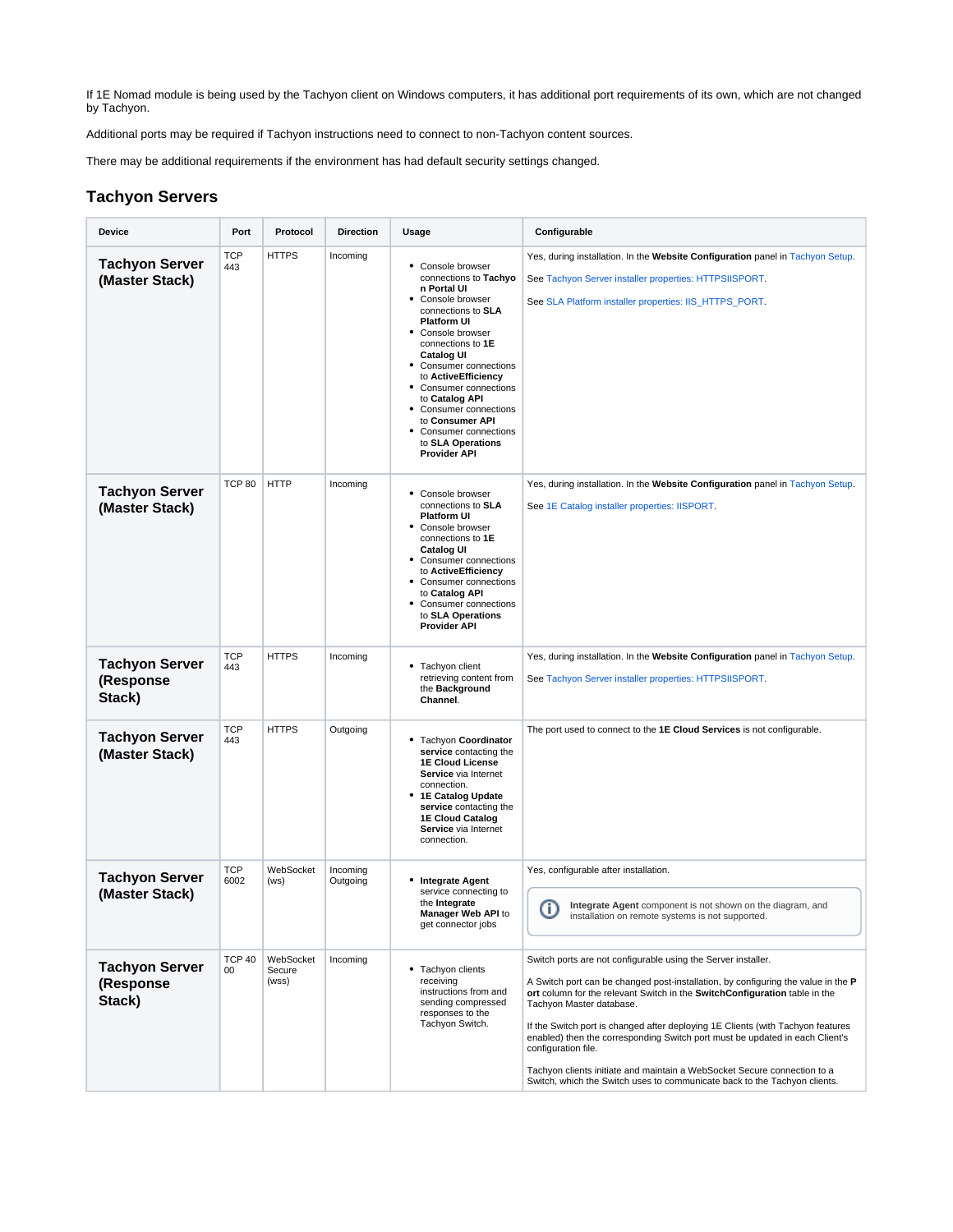| <b>Tachyon Server</b><br>(Master Stack)      | <b>TCP 25</b>        | <b>SMTP</b>  | Outgoing | • Tachyon Coordinator<br>service sending two-<br>factor authentication<br>emails.<br>Tachyon Coordinator<br>٠<br>service sending<br>workflow emails.                                                                                                                                                                                                                                                                                                              | Yes.<br>In this version of Tachyon, <b>SMTP Authentication</b> is not configurable using the<br>Server installer. The default is anonymous authentication. However, it can be<br>changed post-installation. For details of changing the SMTP configuration and<br>disabling email notifications, please refer to Tachyon Server post-installation<br>tasks: Changing the SMTP Host configuration.                                                                                                                                                                                                                                                                                                                                                                                                                                                                                                                       |
|----------------------------------------------|----------------------|--------------|----------|-------------------------------------------------------------------------------------------------------------------------------------------------------------------------------------------------------------------------------------------------------------------------------------------------------------------------------------------------------------------------------------------------------------------------------------------------------------------|-------------------------------------------------------------------------------------------------------------------------------------------------------------------------------------------------------------------------------------------------------------------------------------------------------------------------------------------------------------------------------------------------------------------------------------------------------------------------------------------------------------------------------------------------------------------------------------------------------------------------------------------------------------------------------------------------------------------------------------------------------------------------------------------------------------------------------------------------------------------------------------------------------------------------|
| <b>Tachyon Server</b><br>(Master Stack)      | <b>TCP 14</b><br>33  | <b>TDS</b>   | Outgoing | • Tachyon Web Site<br>application pools (Port<br>al, Consumer API)<br>communicating with<br>SQL Server.<br>• SLA Platform Web Site<br>application pools (Adm<br>in, CoreExternal, Platf<br>orm) communicating<br>with SQL Server.<br>• Tachyon Coordinator<br>service communicating<br>with SQL Server.<br>• Catalog services and<br>application pool<br>communicating with<br>SQL Server.<br>• 1E Catalog Update<br>service<br>communicating with<br>SQL Server. | Not configurable from Setup.<br>In the Database Servers panel in Tachyon Setup you can select a SQL Server<br>instance. The instance can be installed using a non-standard port.<br>However, selecting an instance that uses a non-standard port will not change<br>the port used by the Tachyon Installer, and installation will fail. If you require the<br>use of a non-standard port on a Default SQL Server instance, contact 1E for<br>guidance on a manual workaround.<br>If using a Named Instance that is set to its default configuration where the<br>server automatically chooses a random port (or if you manually configured the<br>instance to use a fixed port), then the SQL Browser service needs to be<br>enabled to let the Tachyon Server determine the port in use. You will need to<br>open UDP port 1434 used by the SQL Browser.<br>See Tachyon Server installer properties: SQLSERVER_MASTER. |
| <b>Tachyon Server</b><br>(Response<br>Stack) | <b>TCP</b><br>1433   | <b>TDS</b>   | Outgoing | • Tachyon Web Site<br>application pools (Core<br>and Core Internal)<br>communicating with<br><b>SQL Server (mainly</b><br>uncompressed<br>responses).                                                                                                                                                                                                                                                                                                             | Not configurable from Setup. See the comments above for the Tachyon Server<br>(Master Stack).<br>See Tachyon Server installer properties: SQLSERVER_RESPONSES.                                                                                                                                                                                                                                                                                                                                                                                                                                                                                                                                                                                                                                                                                                                                                          |
| <b>SQL Server</b><br>(Master Stack)          | <b>TCP</b><br>1433   | <b>TDS</b>   | Incoming | • Tachyon Web Site<br>application pools (Con<br>sumer API, Portal)<br>communicating with<br>SQL Server.<br>• Tachyon Coordinator<br>service<br>communicating with<br>SQL Server.<br>• Tachyon Web Site<br>application pools (Core<br>) communicating with<br>SQL Server.<br>SLA linked server<br>connections to SLA-BI<br>and Catalog<br>databases.<br>• SSAS cube<br>connections to their<br>corresponding SQL<br>databases (BI and<br>Experience).              | Not configurable from Setup. See the comments above for the Tachyon Server<br>(Master Stack).<br>See Tachyon Server installer properties: SQLSERVER_MASTER.                                                                                                                                                                                                                                                                                                                                                                                                                                                                                                                                                                                                                                                                                                                                                             |
| <b>SQL Server</b><br>(Response<br>Stack)     | <b>TCP</b><br>1433   | <b>TDS</b>   | Incoming | • Tachyon Web Site<br>application pools (Core<br>and Core Internal)<br>communicating with<br><b>SQL Server (mainly</b><br>uncompressed<br>responses).                                                                                                                                                                                                                                                                                                             | Not configurable from Setup. See the comments above for the Tachyon Server<br>(Master Stack).<br>See Tachyon Server installer properties: SQLSERVER_RESPONSES.                                                                                                                                                                                                                                                                                                                                                                                                                                                                                                                                                                                                                                                                                                                                                          |
| <b>SSAS Server</b><br>(Master Stack)         | <b>TCP</b><br>1433   | <b>TDS</b>   | Outgoing | • SLA linked server<br>connections to SLA-BI<br>and Catalog<br>databases.<br>• SSAS cube<br>connections to their<br>corresponding SQL<br>databases (BI and<br>Experience).                                                                                                                                                                                                                                                                                        | Not configurable from Setup. See the comments above for the Tachyon Server<br>(Master Stack).                                                                                                                                                                                                                                                                                                                                                                                                                                                                                                                                                                                                                                                                                                                                                                                                                           |
| <b>Tachyon Server</b><br>(Master Stack)      | <b>TCP</b><br>2382/3 | <b>ADOMD</b> | Outgoing | • SLA-BI linked server<br>connection to the SLA-<br>BI cube.<br>• Tachyon Experience<br>connection to the<br><b>Tachyon Experience</b><br>cube.                                                                                                                                                                                                                                                                                                                   | Not configurable from Setup. See the comments above for the Tachyon Server<br>(Master Stack).                                                                                                                                                                                                                                                                                                                                                                                                                                                                                                                                                                                                                                                                                                                                                                                                                           |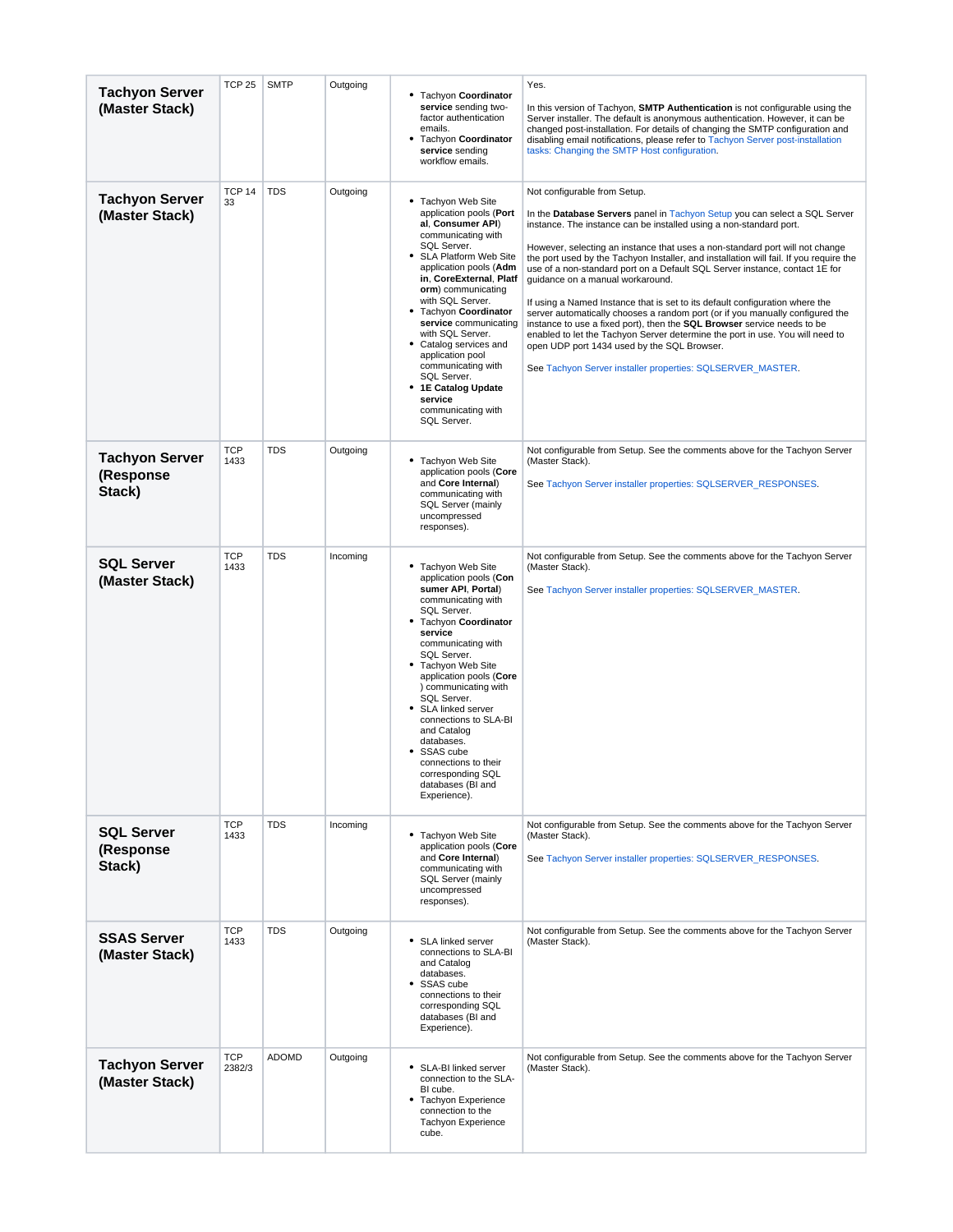| <b>SQL Server</b><br>(Master Stack)  | <b>TCP</b><br>2382/3 | ADOMD | Outgoing | • SSAS cube<br>connections to their<br>corresponding SQL<br>databases (BI and<br>Experience).                                                                                                      | Not configurable from Setup. See the comments above for the Tachyon Server<br>(Master Stack). |
|--------------------------------------|----------------------|-------|----------|----------------------------------------------------------------------------------------------------------------------------------------------------------------------------------------------------|-----------------------------------------------------------------------------------------------|
| <b>SSAS Server</b><br>(Master Stack) | <b>TCP</b><br>2382/3 | ADOMD | Incoming | • SLA-BI linked server<br>connection to the SLA-<br>BI cube.<br>• Tachyon Experience<br>connection to the<br>Tachyon Experience<br>cube.<br>• Third party BI Tools<br>connecting to SSAS<br>cubes. | Not configurable from Setup. See the comments above for the Tachyon Server<br>(Master Stack). |

### **Tachyon clients**

| Tachyon<br><b>clients</b> | TC<br>P<br>40<br>00    | WebSock<br>et Secure<br>(wss) | Ou<br>tg<br>oing | • Tachyon client receiving instructions from<br>and sending compressed responses to<br>the Tachyon Switch.                                                                                | Yes. See Tachyon client settings: SWITCH.<br>Anything other than port 4000 requires a Tachyon Server with a<br>Switch using the same port number.<br>Tachyon clients initiate and maintain a WebSocket Secure<br>connection to a Switch, which the Switch uses to communicate back<br>to the Tachyon client. |
|---------------------------|------------------------|-------------------------------|------------------|-------------------------------------------------------------------------------------------------------------------------------------------------------------------------------------------|--------------------------------------------------------------------------------------------------------------------------------------------------------------------------------------------------------------------------------------------------------------------------------------------------------------|
| <b>Tachyon</b><br>clients | <b>TC</b><br>P 4<br>43 | <b>HTTPS</b>                  | Ou<br>tg<br>oing | Tachyon client retrieving content from the <b>B</b><br>ackground Channel.                                                                                                                 | Yes, during installation. See Tachyon client settings:<br>BACKGROUNDCHANNELURL.                                                                                                                                                                                                                              |
| <b>Browsers</b>           | <b>TC</b><br>P<br>443  | <b>HTTPS</b>                  | Ou<br>tg<br>oing | • Browsers connection to the Tachyon Portal<br>(Explorer, Settings and other applications).<br>Browsers connection to the SLA Platform<br>UI.<br>Browsers connection to the Consumer API. | Anything other than port 443 requires the port number to be included<br>in the browser URL when connecting to the Tachyon Portal, API or<br>SLA Platform UI.                                                                                                                                                 |
| <b>Browsers</b>           | <b>TC</b><br>P<br>80   | <b>HTTP</b>                   | Ou<br>tg<br>oing | Console browser connections to the 1E<br><b>Catalog UI</b>                                                                                                                                | Anything other than port 80 requires the port number to be included<br>in the browser URL when connecting to the 1E Catalog UI.                                                                                                                                                                              |

## Firewall requirements for a remote Catalog Web Server

The following table lists firewall requirements when the Catalog Web Server is on a different server to the Tachyon Server. This can happen if Tachyon Server is installed in an environment that already has a 1E Catalog server installed to support **Applicaion Migration** or **AppClarity**.

| <b>Device</b>                                 | Port                    | Protocol     | <b>Direction</b> | Usage                                                                                                                                    | Configurable                                                                             |
|-----------------------------------------------|-------------------------|--------------|------------------|------------------------------------------------------------------------------------------------------------------------------------------|------------------------------------------------------------------------------------------|
| <b>Tachyon Server</b><br>(Master Stack)       | <b>TCP</b><br>80        | <b>HTTP</b>  | Outgoing         | Consumer connections to the Catalog API<br>٠                                                                                             | Yes, requires manual configuration of<br>Tachyon Server if not using default port<br>80. |
| <b>Catalog Server</b>                         | <b>TCP</b><br>80        | <b>HTTP</b>  | Incoming         | Console browser connections to the 1E<br><b>Catalog UI</b><br>• Consumer connections to the Catalog API                                  | Yes, during installation. See 1E Catalog<br>installer properties: IISPORT.               |
| <b>Catalog Server</b>                         | <b>TCP</b><br>443       | <b>HTTPS</b> | Outgoing         | • 1E Catalog Update service contacting the 1E<br><b>Cloud Catalog Service via Internet</b><br>connection.                                | The port used to connect to the 1E<br>Cloud Services is not configurable.                |
| <b>Catalog Server</b>                         | TCP <sub>1</sub><br>433 | <b>TDS</b>   | Outgoing         | Catalog services and application pool<br>communicating with SQL Server.<br>• 1E Catalog Update service communicating<br>with SQL Server. | Yes, during installation. See 1E Catalog<br>installer properties: SQLSERVER.             |
| <b>SQL Server</b><br>(1E Catalog<br>database) | <b>TCP</b><br>1433      | <b>TDS</b>   | Incoming         | • 1E Catalog application pool communicating<br>with SQL Server.<br>1E Catalog Update service communicating<br>with SQL Server.           | Yes, during configuration of the SQL<br>Server instance.                                 |